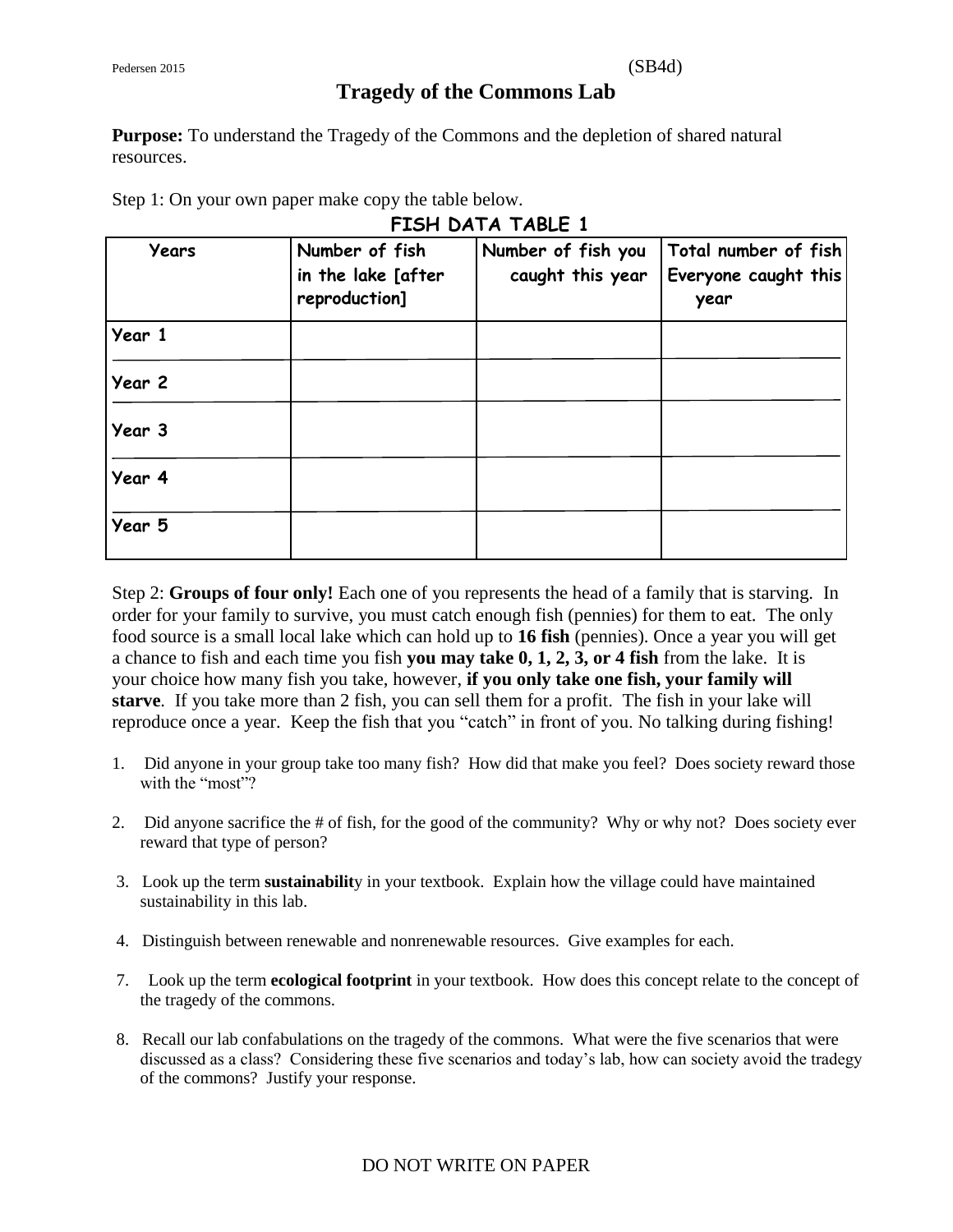# **Tragedy of the Commons: Depletion of shared resources or commons (SB4d)**

These are the five scenarios that were discussed in class.

#### **The Tragedy of the Herdsman**

Picture yourself in a rural setting with villages surrounded by grassland open to herdsmen to graze their animals. This "commons" is available to all without restriction.

Imagine that the common pasture is supporting the maximum number of sheep that it can. There is just enough grass to keep all the sheep well fed, but no more. Adding sheep would mean less food for each.

However, for each herdsman it appears to be an advantage to increase the size of his herd. More sheep means more wool and more income. There is also a disadvantage in doing this: there will be slightly less food for each of his sheep. But this disadvantage appears small since it is spread among all the sheep, including those of the other herdsmen. So from the point of view of each herdsman, the gain is great and the loss is small.

The tragedy is that when all herdsmen act this way, the small losses add up to a disaster for everyone.

# **The Tragedy of the Traffic Jam**

A modern example of a "tragedy of the commons" is traffic jams in major cities. A public good gets overused and lessened in value for everyone. Each individual trying to get to work quickly uses the freeway because it is the fastest route. In the beginning, each additional person on the highway does not slow down traffic because there is enough "slack" in the system to absorb the extra users. At some critical level, however, each additional driver brings about a decrease in the average speed. Eventually, there are so many drivers that traffic crawls at a snail's pace. Each person seeking to minimize driving time has in fact conspired to guarantee a long drive for everyone.

### **Failing Fisheries**

We see this same pattern in fisheries around the world. The oceans are not owned by individual fishermen or controlled by countries. They provide a common resource of fish. As the number of fishing boats increases year after year, the total catch increases. Sounds good, right? However, as the total catch increases, it reduces the fish population's ability to restore itself.

Eventually the total individual and collective catch drops. This puts more financial pressure on fishermen to try to catch even more fish. Catching more fish only erodes the restoration capacity of the fish population even more. What would you do if you were a fishing boat captain faced with these issues? You can find out for yourself by playing the *[Fishing Game](https://www.planetseed.com/files/flash/science/features/earth/climate/en/toc/index.htm?width=750&height=580&popup=true)*.

# **Waste in Our Waterways**

In some cases the problem is not one of taking too much from a common resource. Instead the problem is putting too much in. With a small population it is not a problem to dump waste into a river. Waterways cleanse themselves with time. As long as the load of waste is not too great, the river can maintain its clean state. But if there is too much waste the river becomes polluted. People can no longer drink the water. They may not even be able to safely swim or go boating in it.

#### **Greenhouse Gases**